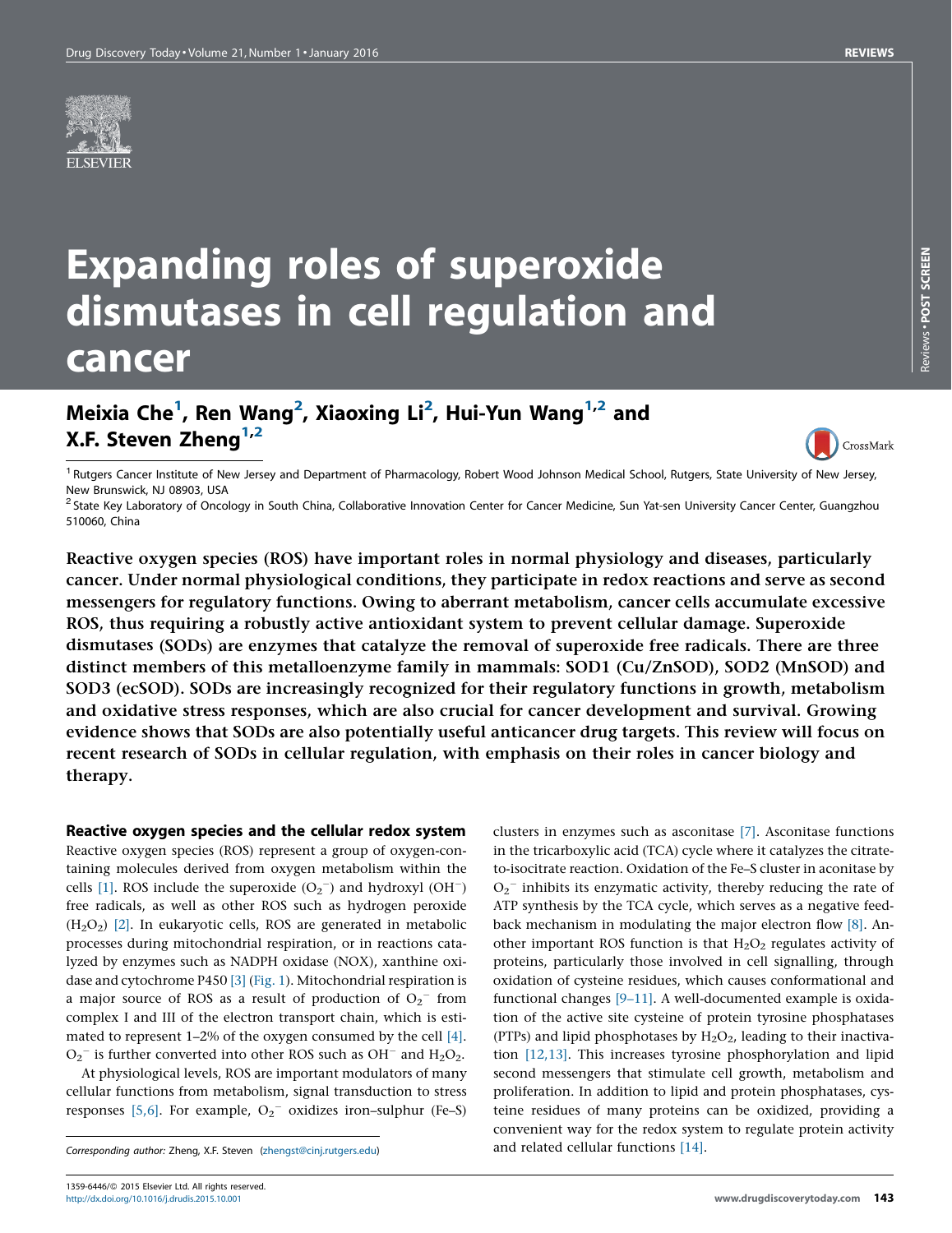

<span id="page-1-0"></span>

#### FIGURE 1

Overview of intracellular mechanisms of reactive oxygen species (ROS) production. Eukaryotic cells generate ROS through four different mechanisms. The first is mitochondrial electron transfer which is a main source of superoxide ion  $(O_2^-)$  and hydrogen peroxide. The second is enzymatic reactions, including those catalyzed by NADPH oxidases (NOX), xanthine oxidase, lipoxygenase, nitric oxide synthase, cytochrome c monoxygenase and cyclooxygenase. The third is peroxisomal oxidation of long-chain fatty acids. The fourth is endoplasmic reticulum (ER)-unfolding protein stress response. A number of physiological and pathological stimuli (inducers) can cause increased ROS production, including growth factors, oncogenes, hypoxia, metabolic switch (e.g. Warburg effect in cancer) and ER stress.

Cellular ROS homeostasis is maintained by balancing production of ROS and activity of the antioxidant system. ROS can reach excessive levels as a result of imbalance of two opposing forces, ROS production and antioxidants, particularly under pathological situations. Excessive ROS oxidize macromolecules such as DNA, proteins and lipids, causing elevated mutations, damage to cellular organelles and other structures and, in extreme circumstances, apoptotic cell death [\[7,15,16\].](#page-5-0) Such a condition is called oxidative stress. ROS-producing (inducer) pathways and ROS-detoxifying (scavenger) pathways are tightly regulated to avoid oxidative stress. Eukaryotic cells have developed a sophis-ticated antioxidant network [\(Fig.](#page-2-0) 2). Dismutation of  $O_2^-$  is catalyzed by superoxide dismutases (SODs), giving rise to  $H_2O_2$  and molecular oxygen.  $H_2O_2$  is further converted to water and oxygen in a reaction catalyzed by catalase and peroxiredoxin. In addition to enzymatic reactions to remove ROS, eukaryotic cells employ the thioredoxin (Trx) system to facilitate reversal of oxidized cysteine residues. Trx are small protein antioxidants that reduce substrates through cysteine thiol–disulfide exchange [\[17\].](#page-5-0) There are two Trx: Trx1 and Trx2. Trx1 is the cytoplasmic form and Trx2

is the mitochondrial form. They are responsible for reducing peroxiredoxins and other oxidized cellular proteins.

To control the cellular redox environment in a precise manner, antioxidant genes are transcriptionally regulated in response to cellular and environmental conditions. When ROS reach a cytotoxic level, an oxidative stress response is triggered that, through transcription factors, upregulates antioxidant and cellular repair genes. A well-studied regulatory system is the Keap1/the nuclear factor erythroid 2–related factor 2 (Nrf2) pathway [\[18\].](#page-5-0) Elevated ROS cause oxidation of cysteine residues in Keap1, resulting in escape of Nrf2 from the Keap1–cullin-3 E3 ubiquitin ligase complex. Stabilized Nrf2 protein translocates into the nucleus and activates a program of oxidative stress response genes.

# SODs and their physiological functions

SODs are present in all aerobic living cells, which is probably because  $O_2^-$  is a common product of oxygen metabolic reactions. In mammals, there are three distinctive SODs: the copper/zinc SOD (Cu/ZnSOD or SOD1), the manganese SOD (MnSOD or SOD2) and the extracellular SOD (ecSOD or SOD3, also a Cu/ZnSOD).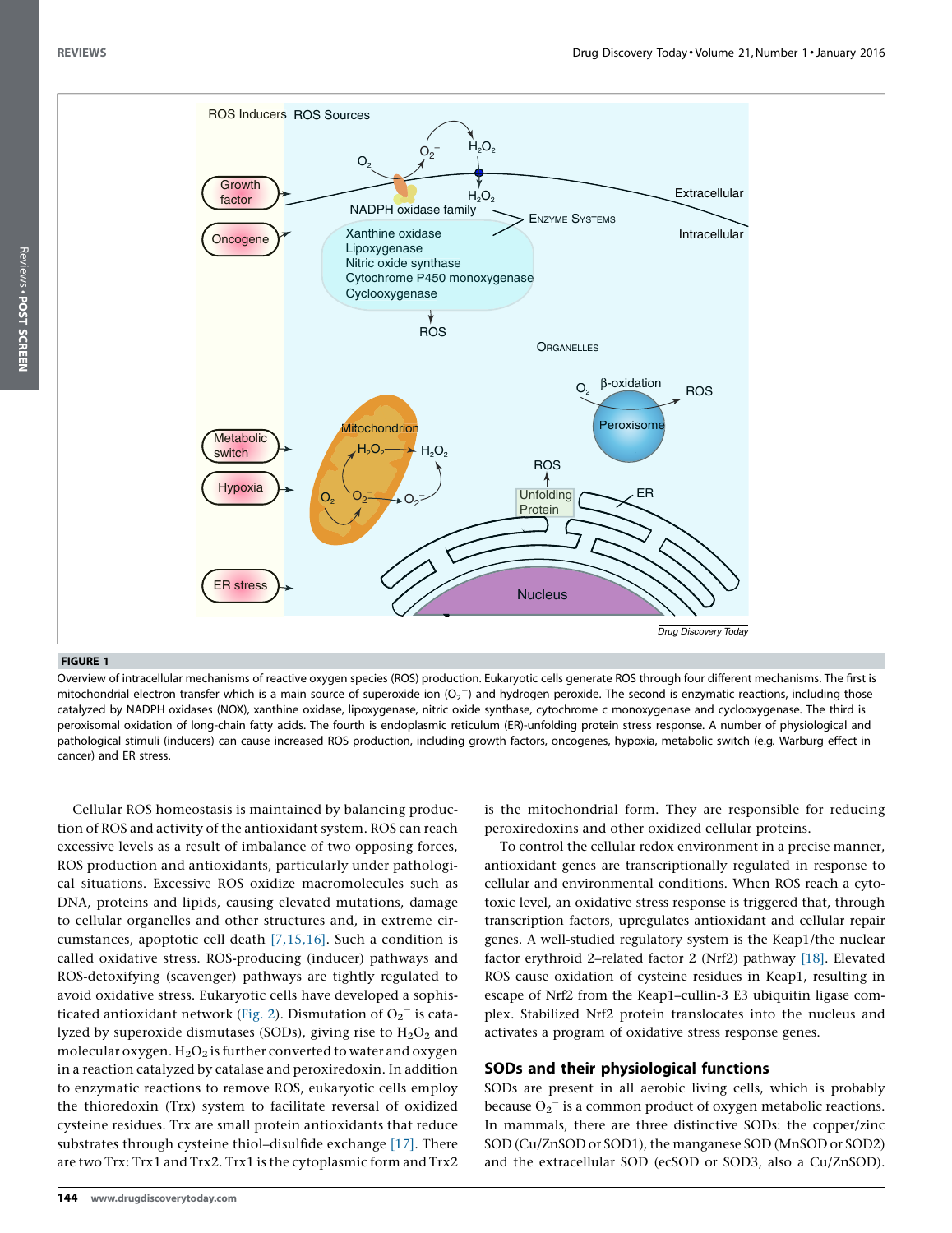Reviews -

 POST SCREENReviews . POST SCREEN

<span id="page-2-0"></span>

#### FIGURE 2

Cellular antioxidant systems. (a) Superoxide dismutase (SOD) and catalasebased reactive oxygen species (ROS)-scavenge system, including SODs and catalases (CAT), which is NADPH-independent. SOD1 is responsible for dismutating  $O_2^+$  generated in the mitochondrial intermembrane space by the electron transfer chain, and from other locations in the cytoplasm. SOD2 is responsible for dismutating  $\overline{\mathrm{O_2}^{-}}$  in the mitochondrial matrix. Catalases further catalyze the reaction from  $H_2O_2$  into  $H_2O$  and  $O_2$ . (b) The glutathione peroxidase and thioredoxin ROS-scavenge systems that require NADPH.  $H_2O_2$ can be converted to  $H_2O$  by glutathione peroxidase (GPX) and peroxiredoxin (Prx), which require the reducing power from glutathione (GSH) and thioredoxin (Trx). NADPH is utilized to reduce oxidized glutathione (GSSH) and Trx by glutathione reductase (GSR) and thioredoxin reductase (TrxR), respectively. GPX and Prx also reduce oxidized proteins, which control redoxdependent signalling pathways.

SOD1 is the major intracellular form of SOD, accounting for  $\sim$ 80% total SOD protein. Early studies reported that SOD1 is primarily cytosolic [\[19\].](#page-5-0) However, later studies found it throughout the cell, including in the mitochondrial intermembrane space and nucleus [\[20,21\]](#page-6-0). Interestingly, SOD1 protein is also prominently in the nuclei of normal and cancer cells or tissues according to the Human Protein Atlas Project (<http://www.proteinatlas.org/>). The discrepancy is probably caused by early studies that primarily used subcellular fractionation to apply mechanical disruption of cells, which might have caused cellular stress and hence redistribution of the protein. SOD2 is exclusively localized in the mitochondrial matrix (MM) [\[19\]](#page-5-0), whereas SOD3 is the secreted form that is mainly associated with the extracellular matrix of different tissues [\[22\].](#page-6-0) SOD1 scavenges  $O_2$ <sup>-</sup> in the cytosol generated by NOX, xanthine oxidase and cytochrome P450 [\[3\]](#page-5-0) [\(Fig.](#page-1-0) 1). It is also responsible for  $O_2$ <sup>-</sup> in the mitochondrial intermembrane space

during electron transport. Thus SOD1 protects much of the cellular structures except the MM. By contrast, SOD2 is exclusively localized in the MM [\[19\]](#page-5-0). In addition, it is associated with mtDNA, and has been proposed to prevent mtDNA and mtDNA polymerase c from oxidative damage or inactivation [\[23\]](#page-6-0). Mutant mice lacking SOD2 die shortly after birth but SOD1-deleted animals are fully viable. Interestingly, even though SOD1 is partially localized to mitochondria, SOD1 overexpression cannot rescue the lethal phenotype of SOD2-deficient mice, suggesting that SOD1 and SOD2 have distinct functions  $[24]$ . SOD3 is the secreted form of SOD with expression restricted mainly to the lung, kidney and adipose tissues to prevent oxidative tissue damage. Together, these SOD enzymes ensure timely removal of the damaging  $O_2^-$  free radicals from cells and tissues.

In addition to their classical function as detoxification enzymes against  $O_2^-$ , increasing evidence indicates that SOD1 and SOD2 are actively involved in modulating diverse cellular processes. One well recognized mechanism is that  $H_2O_2$ , the dismutating product of  $O_2$ <sup>-</sup> by SOD can serve as a second messenger to regulate growth and metabolic processes [\[10,11\]](#page-5-0) (Fig. 3). Based on the rate of mitochondrial respiration, SOD1 controls the level of  $H_2O_2$ , which in turn sets a threshold for mitogen signalling such as receptor tyrosine kinase (RTK) signalling to determine the rate of cell proliferation [\[25\].](#page-6-0) SOD1 is also engaged in metabolic regulation



# FIGURE 3

Role of superoxide dismutases (SODs) in the regulation of redox homeostasis and cell signalling. In addition to the classical function of SODs [i.e. to dismutate superoxide ion into hydrogen peroxide  $(H_2O_2)$ ], SODs are increasingly recognized to regulate diverse cellular processes from mitogenic signalling to oxidative stress response. The  $H_2O_2$  product in turn can activate receptor tyrosine kinase (RTK) signalling and metabolic regulation. SOD1 also acts as a transcription factor regulating oxidative stress response. When  $H_2O_2$ reaches an excessive level, it activates the checkpoint kinase ataxiatelangiectasia mutated (ATM) kinase, which promotes SOD1 phosphorylation by Cds/Dun1 kinase and SOD1 localization into the nucleus where SOD1 acts as a transcription factor for a large panel of genes involved in oxidative stress responses.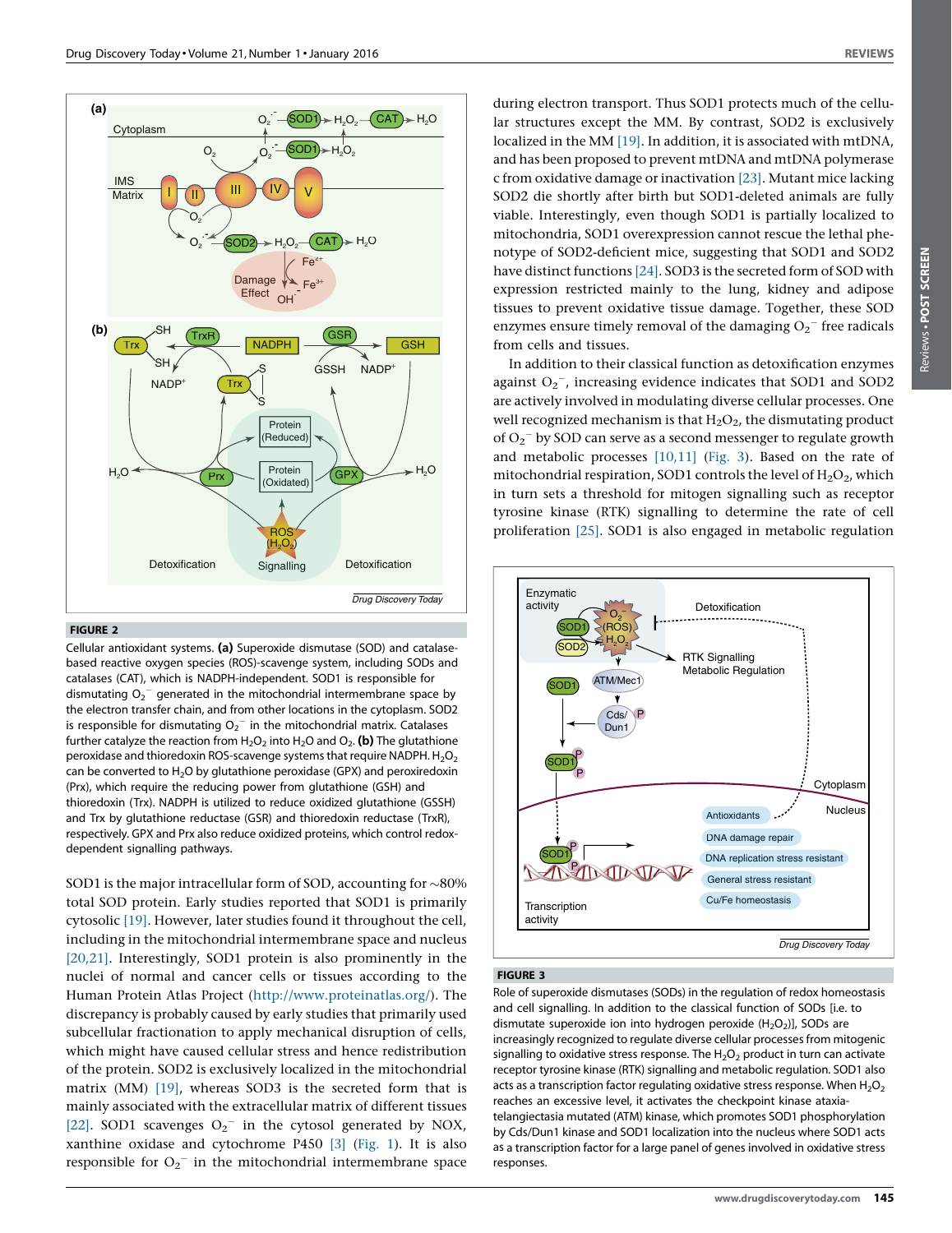in response to the presence of glucose and oxygen. SOD1 represses respiration in the presence of glucose and oxygen to promote glycolysis [\[26\].](#page-6-0) SOD1 binds to, and regulates the stability of, two casein kinases involved in glucose-mediated respiratory repression through localized production of  $H<sub>2</sub>O<sub>2</sub>$  [\[26\].](#page-6-0) In this fashion, SOD1 engages in control of metabolic switches between aerobic glycolysis and oxidative phosphorylation (OXYPHOS).

As discussed above, although SOD1 has been widely regarded as a cytosolic enzyme, it is also found prominently in the nucleus in normal and cancer cells or tissues. An early study in chicken DT40 cells shows that interfering with nuclear SOD1 causes genomic DNA damage [\[27\]](#page-6-0). Consistently, loss of SOD1 or its copper chaperon LYS7 sensitizes yeast to DNA damage agents [\[28\]](#page-6-0). These observations indicate that nuclear SOD1 plays a key part in maintaining genomic DNA stability. Interestingly, nuclear localization of SOD1 is promoted by  $H_2O_2$  in yeast and fibroblasts, which is dependent on phosphorylation of SOD1 at S60 and S99 by the ATM/Mec1 pathway [\[29\]](#page-6-0). Considering  $O_2^-$  is generated in the cytoplasm and has a very short half-life in aqueous solutions, and thus has limited ability to reach the nucleus, these observations suggest that nuclear SOD1 has other functions. Indeed, SOD1 is found to bind to the promoters and regulates a large set of genes involved in oxidative stress, replication stress, DNA damage response, general stress response and Cu/Fe homeostasis [\[29\]](#page-6-0) ([Fig.](#page-2-0) 3). In an independent study in which human recombinant proteins were systematically assayed for DNA binding, SOD1 was identified as a sequence-specific DNA-binding protein, suggesting a direct role in gene regulation [\[30\]](#page-6-0). In support of this role, SOD1 also binds estrogen receptor alpha ( $ER\alpha$ ) and enhances its transcriptional activity [\[31\]](#page-6-0). The precise mechanism of how SOD1 is involved in transcriptional regulation is currently not understood. It could regulate specific transcription factors through redox reactions by its catalyzed product  $\text{H}_{2}\text{O}_{2}$ , although nuclear  $\text{O}_{2}^{-}$  appears to be limited. Alternatively, SOD1 might act as a transcription factor itself, but this remains to be established.

## SODs and cancer

During recent years, a growing body of evidence has formed that clearly indicates that SODs have crucial roles in many aspects of human cancer. Although all three SODs carry out the same enzymatic reaction of superoxide dismutation, they have very different roles in human cancer owing to their distinct cellular localizations, tissue distributions and biological functions. Below is a summary of the current knowledge of each SOD in cancer, focusing primarily on recent findings.

#### SOD1 in cancer

SOD1 is a well-known disease-causing gene because germline mutations in SOD1 are associated with a majority of familial amyotrophic lateral sclerosis (fALS) cases, a fatal, early-adulthood-onset neurodegenerative disease primarily affecting motor neurons [\[32,33\].](#page-6-0) Over the past two decades, fALS has been a main focus in SOD1 research to elucidate the pathobiology of this neurodegenerative disease. By sharp contrast, its role in cancer is much less well studied. Because redox homeostasis and oxidative stress are instrumental in carcinogenesis, it is not surprising that SOD1 is closely linked to cancer. Much like ROS, SOD1 appears to have a paradoxical role in cancer. On one hand, loss of SOD1

increases ROS level, which is naturally thought to cause oxidative DNA damage and promote carcinogenesis. On the other hand, cancer cells are known to have a high ROS content and become increasingly dependent on activated antioxidants such as SOD1 to prevent excessive cellular damage and apoptosis during tumor progression.

Constitutive SOD1 knockout mice provide some insights into how SOD1 is involved in cancer. Although there is no obvious developmental deficiency and adult animals are relatively normal, SOD1-null animals develop several age-related diseases, including muscle atrophy and macular degeneration. Interestingly, despite whole-body-deficiency of SOD1, spontaneous tumors are only observed in the liver of aged mice [\[34\]](#page-6-0). It is intriguing to note that, despite extensive oxidative DNA damage, a known carcinogenic event, the mice do not develop other tumors, suggesting that SOD1 has an essential function important for tumor development, which is discussed below. Liver is the major organ for iron transport and storage, and is prone to injury in the absence of SOD1, which could explain why only hepatocellular carcinomas are favored [\[34\].](#page-6-0) In recent years, it has become increasingly clear that malignant cells have high ROS content, which leads to oxidative stress responses and upregulation of the antioxidant system [\[35\]](#page-6-0). For example, some tumors exhibit constitutive activation of Nrf2 [\[36,37\]](#page-6-0), either through gain-of-function mutation or inactivation of Keap1, which is crucial for the growth and survival of these cancer cells [\[38\].](#page-6-0) Consistently, overexpression of SOD1 has been observed in lung [\[39\]](#page-6-0) and mammary [\[40\]](#page-6-0) carcinomas. Analysis of SOD1 in human mammary tumors also revealed that SOD1 is localized in the cytoplasm as well as nucleus of breast cancer cells [\[40,41\]](#page-6-0). These observations indicate that SOD1 is generally prooncogenic rather than tumor suppressive in late stages of cancer. Consistent with the above notion, in vitro studies show that SOD1 is essential for non-small-cell lung cancer (NSCLC) because knockdown or pharmacological inhibition of SOD1 potently inhibits growth of lung adenocarcinoma cell lines driven by oncogenic K-Ras and epidermal growth factor receptor (EGFR) [\[39,42\].](#page-6-0)

## SOD2 in cancer

SOD2 has long been thought to be a tumor suppressor because early studies showed that SOD2 expression is decreased in tumors [\[43\]](#page-6-0). However, recent evidence shows considerable heterogeneity in the expression and activity of SOD2 in different cancer cells, suggesting that SOD2 expression in human cancer might be stageand/or tumor-type-dependent [\[44,45\]](#page-6-0). Reduced SOD2 expression tends to be lower in early-stage tumors, suggesting that SOD2 loss is associated with tumor initiation, which is consistent with the general theme of reduced antioxidants being associated with increased ROS and oxidative genomic DNA damage, and thus carcinogenesis. By contrast, SOD2 level is generally higher in late-stage tumors, especially metastatic tumors. However, the situation might be more complex because SOD2 level could also be determined by specific oncogenic drivers and the overall state of the entire redox system. For example, reduced SOD1 expression has been shown to cause a compensatory increase in SOD2 in some breast cancer cells [\[40\]](#page-6-0). The SOD2 gene is subjected to regulation by a number of intrinsic and extrinsic stimuli including growth factors, inflammatory cytokines, chemotherapeutic agents and UV irradiation, involving a wide array of transcription factors,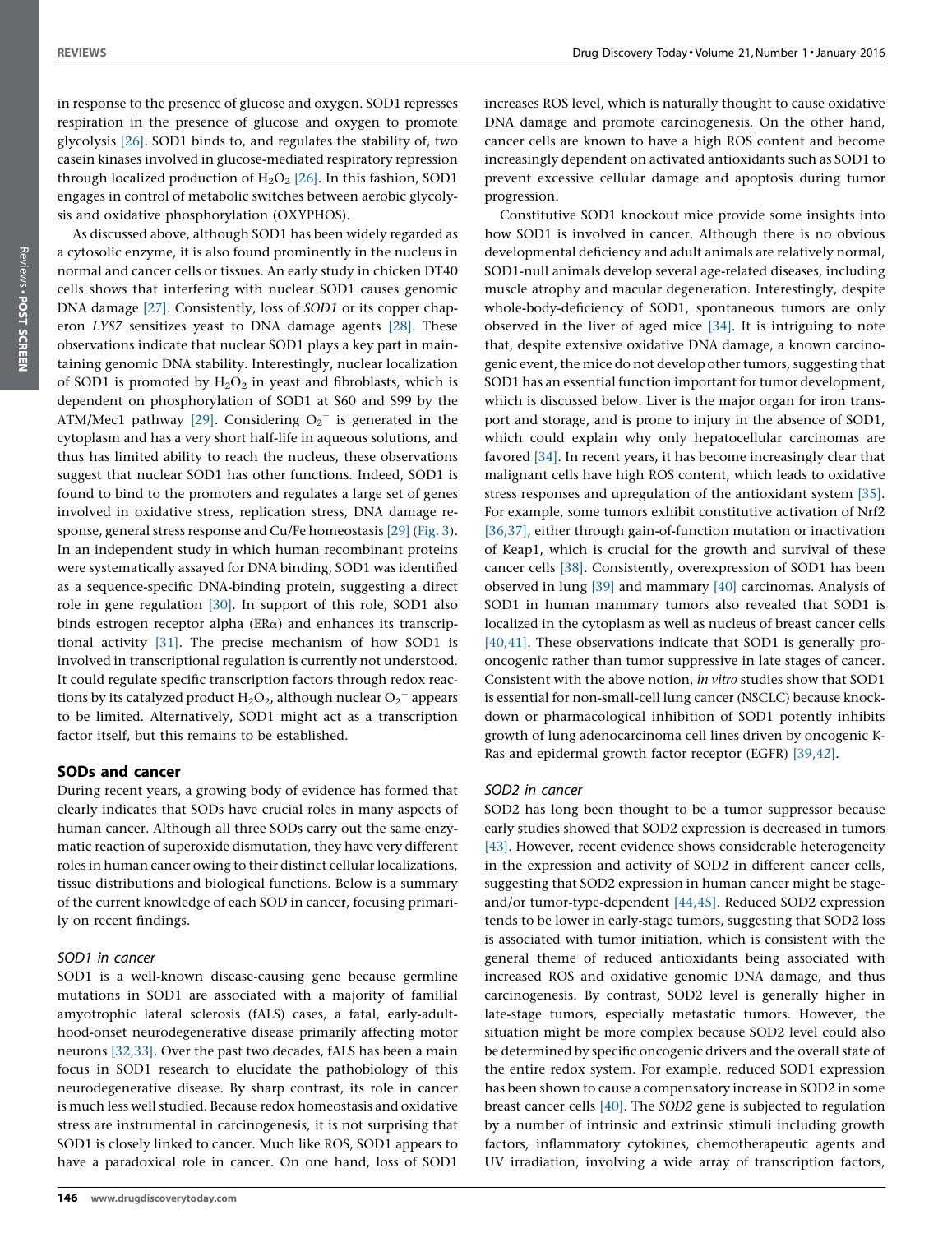<span id="page-4-0"></span>including AP-1, CCAAT/enhancer binding proteins (C/EBP), nuclear factor (NF)-kB, p53 and SP-1, as well as epigenetic and posttranscriptional regulations [\[44\].](#page-6-0) One or more of these transcription factors and processes is typically altered during carcinogenesis, which is likely to reflect specific changes in SOD2 expression in a particular tumor context.

Mitochondria have important roles in human cancer [\[46\]](#page-6-0) and SOD2 has been shown to be required for maintaining mitochondrial integrity and functions [\[44,47\].](#page-6-0) Because SOD2 is exclusively localized in the MM where mtDNA resides, it has been presumed that a main function of SOD2 is to protect mtDNA against oxidative damage. Surprisingly, however, in human cancers, mtDNA mutations appearto be mainly caused by mtDNA replication errors rather than oxidative damage [\[48\].](#page-6-0) Similar mtDNA mutation patterns were also observed in aged fruit flies in the absence of SOD2, which suggests that SOD2 protects mitochondrial proteins rather than mtDNAs [\[49\].](#page-6-0) One of the main processes affected by SOD2 is energy metabolism. It has been shown that downregulation of SOD2 impairs oxidative phosphorylation whereas SOD2 overexpression causes an increase in ATP production through mitochondrial respiration [\[44\].](#page-6-0) One study recently showed that increased SOD2 expression in cancer cells sustains the flow of H2O2 originating from mitochondria, which is required for maintaining AMP-activated protein kinase (AMPK) activity, causing a metabolic switch from mitochondrial respiration to glycolysis [\[50\],](#page-6-0) a phenomenon commonly seen in human cancer known as the Warburg effect [\[51\].](#page-6-0) It has been generally recognized that high levels of SOD2 are often associated with invasive and metastatic cancer. The aforementioned increase in  $H_2O_2$  as a result of SOD2 overexpression affects membrane localization of key regulators of cell migration such as p130cas and phosphatase and tensin homolog (PTEN) [\[47\],](#page-6-0) and epithelial–mesenchymal transition through CD44 expression [\[52\],](#page-6-0) which results in altered invasion and metastasis of tumor cells. Another relevant function is that SOD2 activates NF-kB signalling by increasing the I kappa B kinase (IKK<sub>B</sub>) transcription, which results in cancer progression by stimulating anchorage-independent growth and invasion of lung cancer cells [\[53\]](#page-6-0).

#### SOD3 in cancer

Compared with the two intracellular SODs, the role of SOD3 in cancer is less well understood. The general consensus of several studies is that the SOD3 level is reduced in human cancer, which has a pro-tumorigenic effect. Downregulation of SOD3 has been examined in lung and mammary carcinomas and found to be due to DNA copy number change or hypermethylation in the promoter of methylation [\[54,55\].](#page-6-0) For example, SOD3 expression is decreased in pancreatic ductal adenocarcinoma (PDA), correlating with poor prognosis. Overexpression of SOD3 in PDA cells results in decreased growth and invasiveness [\[56\]](#page-6-0). It has been shown that overexpressed SOD3 causes hypoxic accumulation of hypoxia-inducible factor (HIF)-1 $\alpha$  in PDA cells. Hypoxic induction of vascular endothelial growth factor (VEGF) is also suppressed by SOD3 [\[57\].](#page-6-0) Because SOD3 is extracellular, it is possible that the effect in cancer is mediated through the tumor microenvironment, explaining why downregulation of SOD3 promotes cancer metastasis, which is in contrast to SOD1 and SOD2.

#### SODs as anticancer therapeutic targets

SODs, SOD1 in particular, are increasingly recognized for their diagnostic and therapeutic values. Much of the past efforts in therapeutic targeting of SOD1 have been focused on fALS, but several SOD1 small-molecule antagonists have been identified with anticancer activity. So far, two SOD1 inhibitors, and one SOD1 and SOD2 dual inhibitor, have been reported in the context of cancer drug discovery. Another interesting potential application of SODs is in radiation therapy [\[58\].](#page-6-0) ROS are important effectors of ionic radiation. As a major class of ROS regulator, modulating the level or activity of SODs is expected to affect the efficacy of radiotherapy significantly in tumors as well as sideeffects in normal tissues.

ATN-224, a bis-choline tetrathiomolybdate, is orally bioavailable (Fig. 4) and is the most advanced SOD1 inhibitor in development. ATN-224 is a copper chelator, which was inspired by early observations that copper chelating has antiangiogenic and antitumor benefits. Further studies showed that SOD1 is inhibited with an  $IC_{50}$  value of 330 nM [\[59\]](#page-6-0). Because there are many Cu enzymes, off-target effect is an obvious concern. However, even at  $100 \mu$ M, ATN-224 has little effect toward cytochrome c oxidase, also a copper-dependent enzyme. These observations suggest that SOD1 is the primary target in cancer. ATN-224 inhibits cancer cells as well as endothelial cells, indicating that the compound has antitumor activity by blocking cancer cell proliferation and angiogenesis. Interestingly, ATN-224 induces apoptosis in tumor cells but not endothelial cells, suggesting that its cytotoxicity is selective toward cancer. ATN-224 has been tested in early-stage human clinical trials. A Phase I trial in patients with solid tumors demonstrates that the drug is well tolerated without adverse cardiac events previously associated with copper-deficient diet in animal studies [\[60\].](#page-6-0) Another randomized Phase II trial in patients with relapsed prostate cancer achieved some promising results [\[61\]](#page-6-0). In general, the overall therapeutic effect is less than the results seen with preclinical studies. One possible reason is that insufficient drug concentration is achieved at tumor sites because on-target SOD1 inhibition was only measured in blood samples during clinical trials. Therefore, improved rational design of clinical trials will be important for further development of ATN-224. In addition, identification of surrogate biomarkers might be necessary for selecting an appropriate patient population that will respond to ATN-224.



#### FIGURE 4

Small-molecule superoxide dismutase (SOD)1 inhibitors. Shown are three known SOD1 inhibitors: ATN-224 (bis-choline tetrathiomolybdate); 2-ME (2 methoxyoestradiol); and LCS-1 (4,5-dichloro-2-m-tolylpyridazin-3(2H)-one).

 POST SCREEN**SCREEN**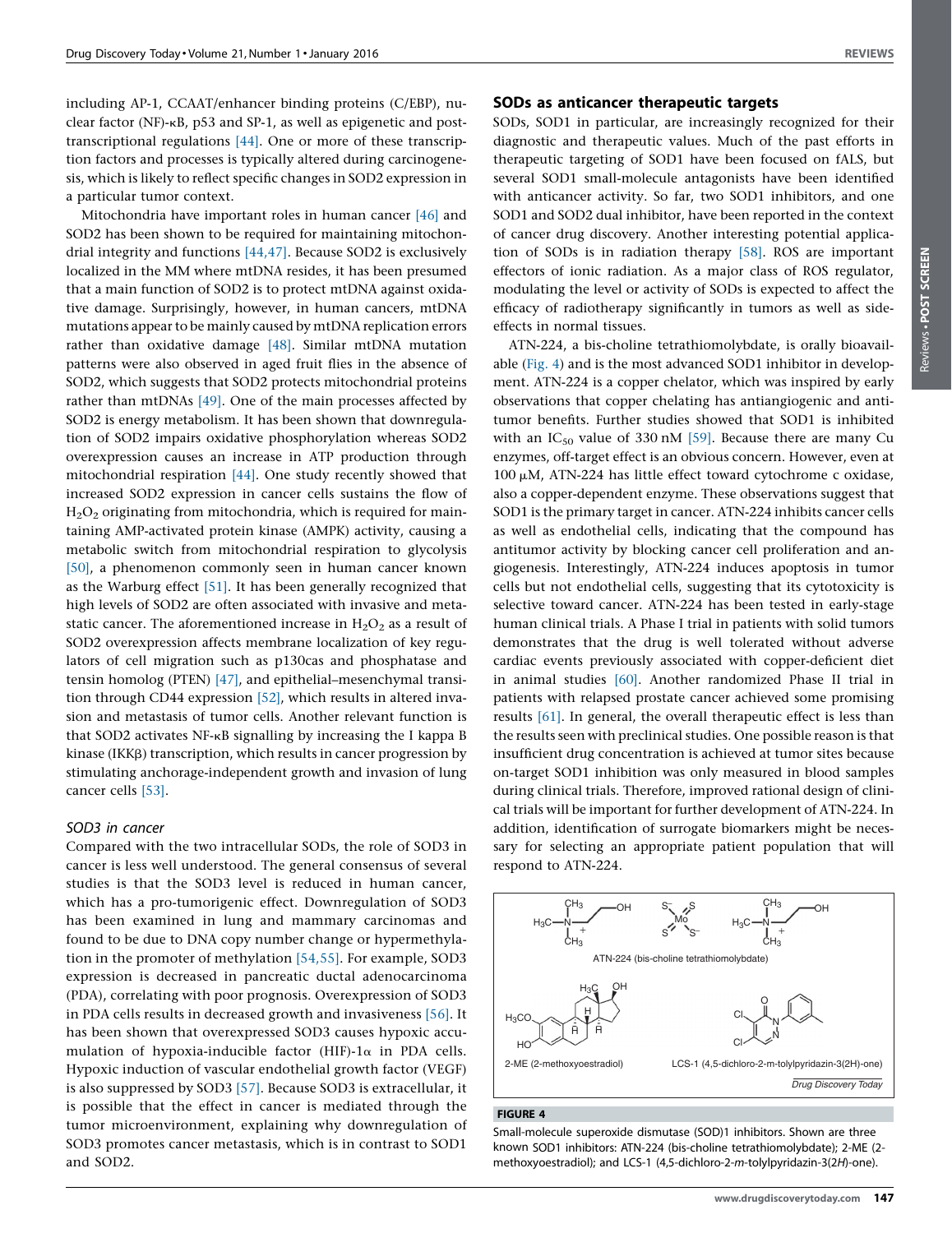<span id="page-5-0"></span>The mechanism of action by ATN-224 has been investigated. It has been shown to induce apoptotic cell death in the A549 NSCLC cells, as did SOD1 knockdown, in cultured cells and cell-linederived xenograft tumors [\[39\].](#page-6-0) Curiously, despite strong inhibition of the superoxide dismutase activity of SOD1, ATN-224 or siRNA-mediated knockdown actually increases intracellular  $H_2O_2$ levels [\[39\]](#page-6-0). Although more ROS probes are needed for verification, this is unexpected because  $H_2O_2$  is the product of SOD1-catalyzed product and inhibition of SOD1 is expected to increase the  $H_2O_2$ level if its enzymatic activity alone is considered. This observation suggests that an unconventional SOD1 function(s) is probably involved such as aforementioned transcriptional regulation. Consistently, ATN-224-induced elevation of  $H_2O_2$  leads to activation of p38 mitogen-activated protein kinase (MAPK), which decreases the level of the antiapoptotic factor Mcl1 and results in apoptotic cell death [\[39\].](#page-6-0) Together, these studies demonstrate that SOD1 is essential for growth and survival of malignant cells. Because some of the dyes can detect multiple ROS species, further characterization will be necessary to understand changes in ROS homeostasis caused by SOD1 inhibition.

It has been noted that certain estrogen derivatives such as 2 methoxyoestradiol (2-ME) [\(Fig.](#page-4-0) 4) selectively kill human leukemia cells but not normal lymphocytes [\[62\]](#page-6-0). It was further shown in the same study that 2-ME does not bind to the estrogen receptor but causes p53 accumulation. SOD1 was identified as a target of this compound. Treatment with 2-ME causes elevated cellular  $O_2$ <sup>-</sup> damage to mitochondrial membranes, and release of cytochrome c from mitochondria and apoptotic death of the cancer cells [\[62\]](#page-6-0). However, 2-ME has not been shown to bind to SOD1 directly and a follow-up study suggests that the effect is not due to SOD inhibition [\[63\]](#page-6-0). Instead, it is due to interference of the *in vitro* assay itself [\[63\]](#page-6-0). Based on its chemical structure, it may act indirectly through a redox-reaction-mediated mechanism. 4,5- Dichloro-2-m-tolylpyridazin-3(2H)-one (LCS-1) ([Fig.](#page-4-0) 4) is another small-molecule SOD1 inhibitor that was discovered from a highthroughput screen by Harold Varmus' group for compounds that preferentially inhibit the growth of lung adenocarcinoma cells with K-Ras or EGFR mutations [\[64\].](#page-6-0) Subsequent ligand-affinity

purification and in vitro assays identified that SOD1 is the biological target [\[42\].](#page-6-0) LCS-1 binds to SOD1 and inhibits SOD1 enzyme activity in vitro. The sensitivity of lung cancer cell lines to LCS-1 is closely correlated with SOD1 expression level, suggesting that SOD1 overexpression is a driver for LCS-1-sensitive lung cancer cells. So far no follow-up study has been reported. It is not clear whether the compound has favorable pharmacological properties for further development.

# Concluding remarks

Owing to aberrant metabolism, cancer cells accumulate excessive ROS that can cause severe cellular damage and induce apoptotic cell death. To ameliorate the cytotoxic effect, cancer cells are under selection pressure to develop a powerful antioxidant system [\[65\]](#page-6-0). Late-stage cancer cells are crucially reliant on a highly active antioxidant system to sustain rapid proliferation and survival. Indeed, a large body of evidence indicates that it is indeed the case for SOD1 and SOD2, two intracellular SODs crucial for dismutating  $O_2^-$  free radicals. This key characteristic of cancer makes disrupting the antioxidant defense system a useful strategy to target malignant cells selectively. To date, several compounds targeting SODs have been identified that show promising anticancer activity in preclinical studies, demonstrating the feasibility of this approach. Looking forward, it will be important to improve the pharmacological profiles of the existing compounds and understand their mechanism-of-action in different human cancers, which will lay a foundation for targeting SODs in appropriate cancer types. Another area to explore is combination with other therapies such as drug, immunological and radiation therapies that may be enhanced by modulation of tumor cell ROS levels, improving overall treatment outcomes.

# Conflicts of interest

The authors declare no conflict of interest.

#### Acknowledgments

The work is supported by NIH R01 grants CA123391, CA166575 and CA173519 (X.F.Z.).

#### References

- 1 Apel, K. and Hirt, H. (2004) Reactive oxygen species: [metabolism,](http://refhub.elsevier.com/S1359-6446(15)00378-5/sbref0330) oxidative stress, and signal [transduction.](http://refhub.elsevier.com/S1359-6446(15)00378-5/sbref0330) Annu. Rev. Plant Biol. 55, 373–399
- 2 Liou, G.Y. and Storz, P. (2010) [Reactive](http://refhub.elsevier.com/S1359-6446(15)00378-5/sbref0335) oxygen species in cancer. Free Radic. Res. 44, [479–496](http://refhub.elsevier.com/S1359-6446(15)00378-5/sbref0335)
- 3 Dansen, T.B. and Wirtz, K.W. (2001) The [peroxisome](http://refhub.elsevier.com/S1359-6446(15)00378-5/sbref0340) in oxidative stress. IUBMB Life 51, [223–230](http://refhub.elsevier.com/S1359-6446(15)00378-5/sbref0340)
- 4 Stowe, D.F. and Camara, A.K.S. (2009) [Mitochondrial](http://refhub.elsevier.com/S1359-6446(15)00378-5/sbref0345) reactive oxygen species production in excitable cells: modulators of [mitochondrial](http://refhub.elsevier.com/S1359-6446(15)00378-5/sbref0345) and cell function. Antioxid. Redox Signal. 11, [1373–1414](http://refhub.elsevier.com/S1359-6446(15)00378-5/sbref0345)
- 5 D'Autreaux, B. and Toledano, M. (2007) ROS as signalling molecules: [mechanisms](http://refhub.elsevier.com/S1359-6446(15)00378-5/sbref0350) that generate specificity in ROS [homeostasis.](http://refhub.elsevier.com/S1359-6446(15)00378-5/sbref0350) Nat. Rev. Mol. Cell. Biol. 8, 813–824
- 6 Finkel, T. (2011) Signal [transduction](http://refhub.elsevier.com/S1359-6446(15)00378-5/sbref0355) by reactive oxygen species. J. Cell Biol. 194, 7–15
- 7 Imlay, J.A. (2003) [Pathways](http://refhub.elsevier.com/S1359-6446(15)00378-5/sbref0360) of oxidative damage. Annu. Rev. Microbiol. 57, 395–418
- 8 Han, D. et al. (2001) Mitochondrial respiratory [chain-dependent](http://refhub.elsevier.com/S1359-6446(15)00378-5/sbref0365) generation of superoxide anion and its release into the [intermembrane](http://refhub.elsevier.com/S1359-6446(15)00378-5/sbref0365) space. Biochem. J. 353, [411–416](http://refhub.elsevier.com/S1359-6446(15)00378-5/sbref0365)
- 9 Forman, H.J. et al. (2010) Signaling [functions](http://refhub.elsevier.com/S1359-6446(15)00378-5/sbref0370) of reactive oxygen species. [Biochemistry](http://refhub.elsevier.com/S1359-6446(15)00378-5/sbref0370) 49, 835–842
- 10 Rhee, S.G. et al. (2000) Hydrogen peroxide: a key messenger that [modulates](http://refhub.elsevier.com/S1359-6446(15)00378-5/sbref0375) protein [phosphorylation](http://refhub.elsevier.com/S1359-6446(15)00378-5/sbref0375) through cysteine oxidation. Sci. STKE 2000, pe1
- 11 Veal, E.A. et al. (2007) [Hydrogen](http://refhub.elsevier.com/S1359-6446(15)00378-5/sbref0380) peroxide sensing and signaling. Mol. Cell 26, 1–14
- 12 Denu, J.M. and Tanner, K.G. (1998) Specific and reversible [inactivation](http://refhub.elsevier.com/S1359-6446(15)00378-5/sbref0385) of protein tyrosine [phosphatases](http://refhub.elsevier.com/S1359-6446(15)00378-5/sbref0385) by hydrogen peroxide: evidence for a sulfenic acid [intermediate](http://refhub.elsevier.com/S1359-6446(15)00378-5/sbref0385) and implications for redox regulation. Biochemistry 37, 5633–5642
- 13 Lee, S-R. et al. (1998) Reversible inactivation of [protein-tyrosine](http://refhub.elsevier.com/S1359-6446(15)00378-5/sbref0390) phosphatase 1B in A431 cells [stimulated](http://refhub.elsevier.com/S1359-6446(15)00378-5/sbref0390) with epidermal growth factor. J. Biol. Chem. 273, [15366–15372](http://refhub.elsevier.com/S1359-6446(15)00378-5/sbref0390)
- 14 Bienert, G.P. et al. (2007) Specific [aquaporins](http://refhub.elsevier.com/S1359-6446(15)00378-5/sbref0395) facilitate the diffusion of hydrogen peroxide across [membranes.](http://refhub.elsevier.com/S1359-6446(15)00378-5/sbref0395) J. Biol. Chem. 282, 1183–1192
- 15 Imlay, J.A. et al. (1988) Toxic DNA damage by [hydrogen](http://refhub.elsevier.com/S1359-6446(15)00378-5/sbref0400) peroxide through the Fenton reaction in vivo and in vitro. Science 240, [640–642](http://refhub.elsevier.com/S1359-6446(15)00378-5/sbref0400)
- 16 [Maynard,](http://refhub.elsevier.com/S1359-6446(15)00378-5/sbref0405) S. et al. (2009) Base excision repair of oxidative DNA damage and association with cancer and aging. [Carcinogenesis](http://refhub.elsevier.com/S1359-6446(15)00378-5/sbref0405) 30, 2–10
- 17 Collet, J.F. and Messens, J. (2010) Structure, function, and [mechanism](http://refhub.elsevier.com/S1359-6446(15)00378-5/sbref0410) of [thioredoxin](http://refhub.elsevier.com/S1359-6446(15)00378-5/sbref0410) proteins. Antioxid. Redox Signal. 13, 1205–1216
- 18 Kobayashi, M. and [Yamamoto,](http://refhub.elsevier.com/S1359-6446(15)00378-5/sbref0415) M. (2006) Nrf2-Keap1 regulation of cellular defense mechanisms against [electrophiles](http://refhub.elsevier.com/S1359-6446(15)00378-5/sbref0415) and reactive oxygen species. Adv. Enzyme Regul. 46, [113–140](http://refhub.elsevier.com/S1359-6446(15)00378-5/sbref0415)
- 19 Slot, J.W. et al. (1986) [Intracellular](http://refhub.elsevier.com/S1359-6446(15)00378-5/sbref0420) localization of the copper–zinc and manganese superoxide dismutases in rat liver [parenchymal](http://refhub.elsevier.com/S1359-6446(15)00378-5/sbref0420) cells. Lab. Invest. 55, 363–371